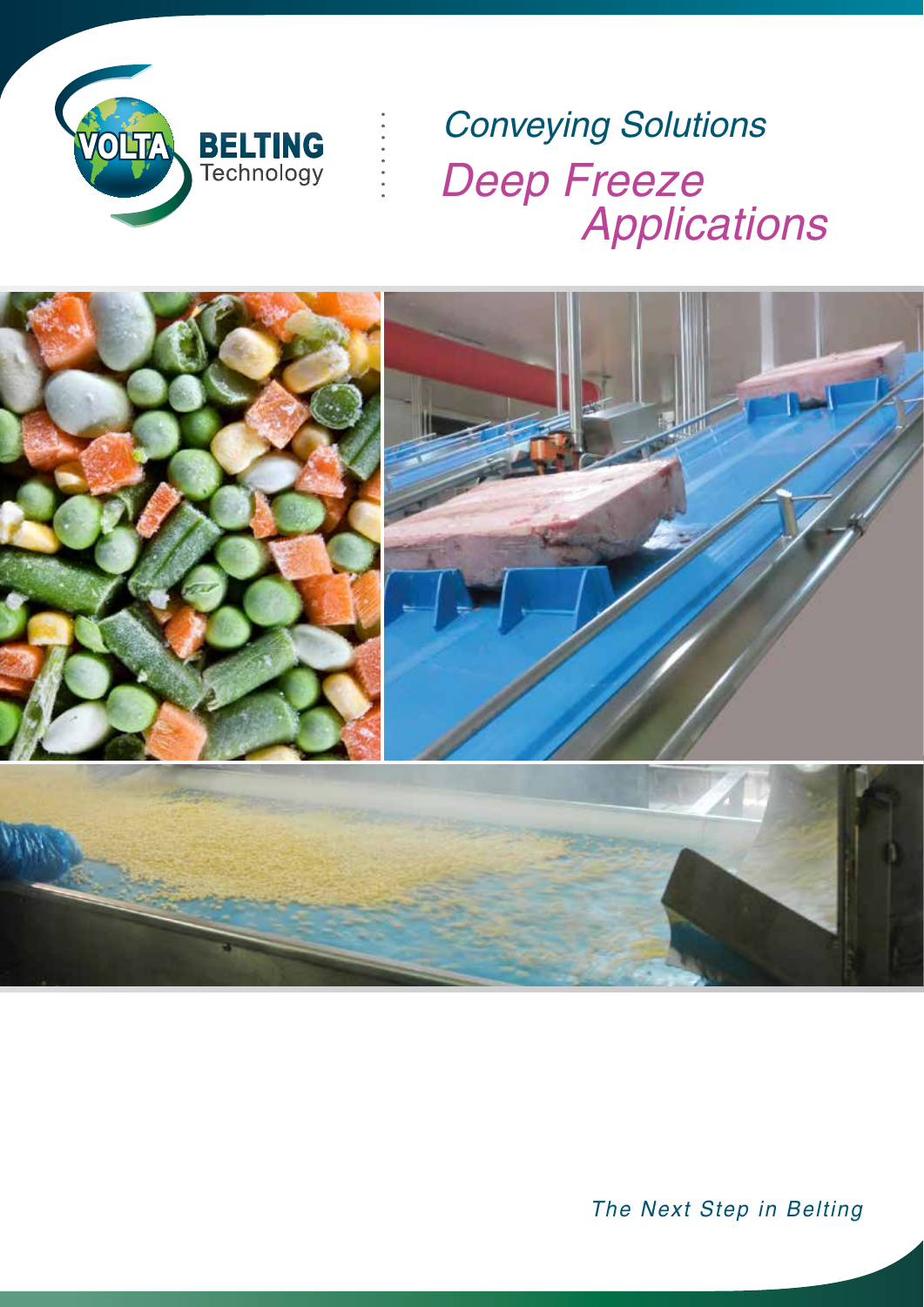## Low Temperature (LT) Belts for Deep Freeze Applications

Volta Belting Technology has successfully launched the latest addition to the largest range of hygienic belts available. A thermoplastic material with excellent strength and enhanced resistance to frozen temperatures, the LT (Low Temperature) belting is rated for use at temperatures down to -35° C / -31° F. The belting will not crack and fragment. It is not brittle which means an end to fragmented particles being fed into the product flow. For extra safety, it is manufactured in a food-certified blue color.

The belt is employed in plants processing fish and vegetables in deep freeze environments and it can be perforated for use in freezer tunnels. It is available in continuous lengths with a maximum width of 1500mm.

In addition to the resistance to low temperatures, the LT material adheres to the Volta tradition of low bacteria counts and offers the usual Volta savings in running costs with reduced cleaning time and low maintenance. Factories working at close to full capacity will benefit from the availability of extra production time currently wasted on cleaning procedures needed for modular belts.

| LOW TEMPERATURE (LT) POSITIVE DRIVE BELTS |                          |                                                    |                                |                          |                               |                |                              |                 |             |
|-------------------------------------------|--------------------------|----------------------------------------------------|--------------------------------|--------------------------|-------------------------------|----------------|------------------------------|-----------------|-------------|
| SuperDrive™ (LT) Belts                    |                          |                                                    |                                |                          |                               |                |                              |                 |             |
| Product<br>& Color                        | Shore<br><b>Hardness</b> | Temperature<br>Range                               | CoF<br>(bottom)<br><b>UHMW</b> | <b>Thickness</b><br>(mm) | Minimum<br>Pulley<br>Diameter |                | Maximum<br><b>Pull Force</b> |                 | Approvals   |
|                                           |                          |                                                    |                                |                          | mm                            | inch           | kg/cm<br>width               | Ibs/in<br>width |             |
| <b>FMB-SD-LT</b>                          | 95A/46D                  | $-35^{\circ}$ C to $35^{\circ}$ C<br>-31°F to 95°F | 0.30                           | 3                        | 80                            | 31/4           | 3                            | 16.80           | FDA/USDA/EU |
| FMB-SD-<br>ITO50-LT                       | 95A/46D                  | $-35^{\circ}$ C to $35^{\circ}$ C<br>-31°F to 95°F | 0.30                           | 3                        | 80                            | 31/4           | 3                            | 16.80           | FDA/USDA/EU |
| <b>DualDrive (LT) Belts</b>               |                          |                                                    |                                |                          |                               |                |                              |                 |             |
| FMB-DD-LT                                 | 95A/46D                  | $-35^{\circ}$ C to $35^{\circ}$ C<br>-31°F to 95°F | 0.30                           | 3                        | 80                            | 31/4           | 3                            | 16.80           | FDA/USDA/EU |
| <b>FMB-DD-</b><br><b>ITO50LT</b>          | 95A/46D                  | $-35^{\circ}$ C to $35^{\circ}$ C<br>-31°F to 95°F | 0.30                           | 3                        | 80                            | 31/4           | 3                            | 16.80           | FDA/USDA/EU |
| <b>DualDrive Small Pulley (LT) Belts</b>  |                          |                                                    |                                |                          |                               |                |                              |                 |             |
| <b>FMB-DDSP-LT</b>                        | 95/46D                   | $-35^{\circ}$ C to $35^{\circ}$ C<br>-31°F to 95°F | 0.30                           | 2.5                      | 50                            | $\overline{2}$ | $1*$                         | $5.6*$          | FDA/USDA/EU |

\* The Maximum Pull Force in the table is for DDSP Low Load Pulley applications.

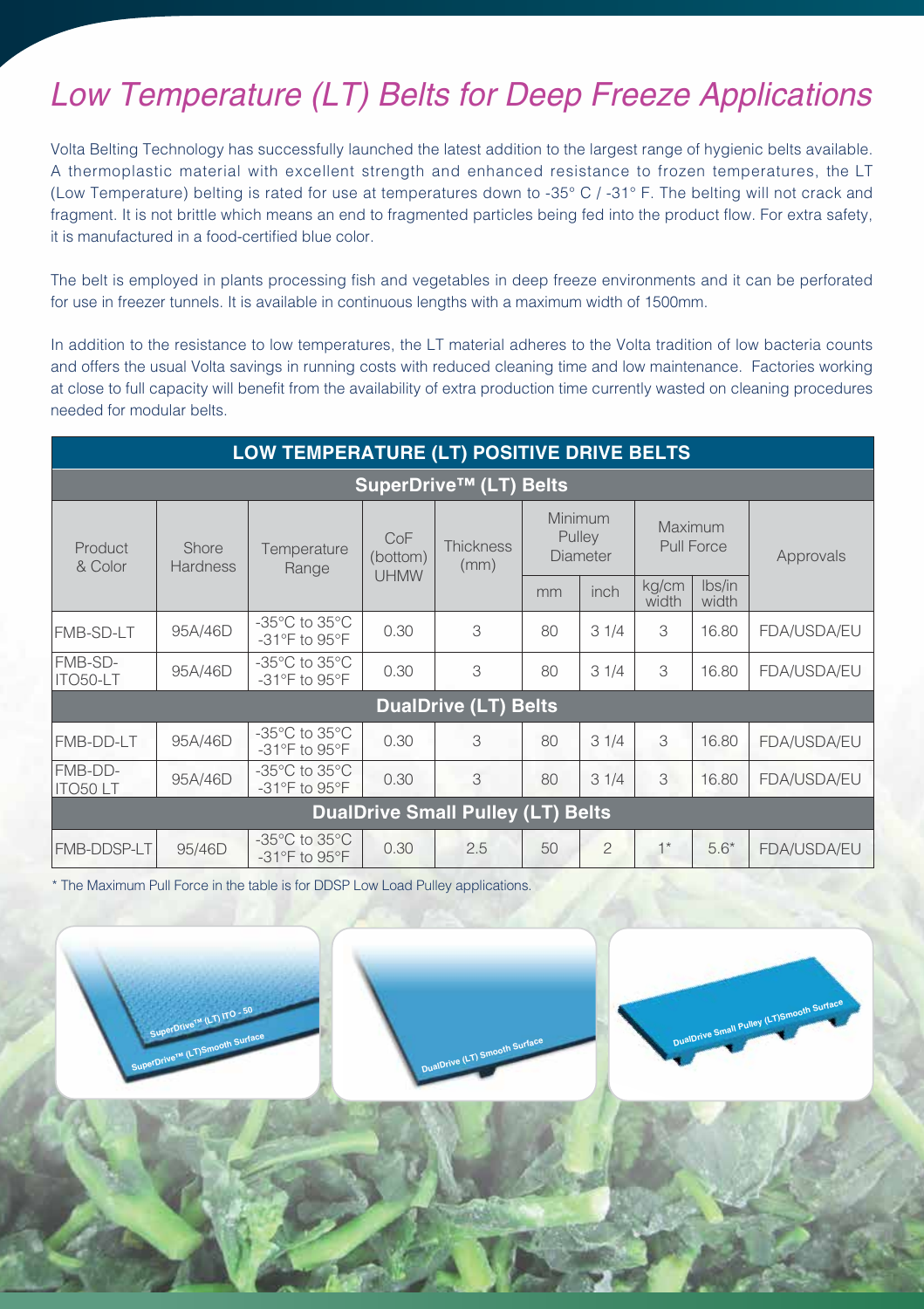*Deep Freeze Applications*

**REITING** 

| LOW TEMPERATURE (LT) FLAT FOOD CONVEYOR BELTS  |                          |                                                                      |                                |                          |                               |            |                                       |                 |                    |
|------------------------------------------------|--------------------------|----------------------------------------------------------------------|--------------------------------|--------------------------|-------------------------------|------------|---------------------------------------|-----------------|--------------------|
| Smooth Homogenous Low Temperature (LT) Belts** |                          |                                                                      |                                |                          |                               |            |                                       |                 |                    |
| Product<br>& Color                             | Shore<br><b>Hardness</b> | Temperature<br>Range                                                 | CoF<br>(bottom)<br><b>UHMW</b> | <b>Thickness</b><br>(mm) | Minimum<br>Pulley<br>Diameter |            | Maximum<br><b>Pull Force</b><br>$1\%$ |                 | Approvals          |
|                                                |                          |                                                                      |                                |                          | mm                            | inch       | kg/cm<br>width                        | Ibs/in<br>width |                    |
| <b>FMB-LT</b>                                  | 95A/46D                  | -35 $\mathrm{^{\circ}C}$ to 35 $\mathrm{^{\circ}C}$<br>-31°F to 95°F | 0.30                           | 3                        | 40                            | 15/8       | 1.2                                   | 6.7             |                    |
|                                                |                          |                                                                      |                                | $\overline{4}$           | 60                            | 23/8       | 1.6                                   | 9               | <b>FDA/USDA/EU</b> |
|                                                |                          |                                                                      |                                | 5                        | 80                            | 31/8       | $\mathcal{P}$                         | 11.2            |                    |
|                                                |                          |                                                                      |                                | 6                        | 90                            | 3 3 5 / 64 | 2.4                                   | 13.4            |                    |

\*\*Mostly used to fabricate flights.

Note: 1.6 mm and 2mm FMB-LT material available for High Frequency welded Sidewalls.

| Aramid Cord Reinforced (ACR) Low Temperature (LT) Belts*** |                                 |                                                      |                                |                          |                                             |       |                            |                 |             |
|------------------------------------------------------------|---------------------------------|------------------------------------------------------|--------------------------------|--------------------------|---------------------------------------------|-------|----------------------------|-----------------|-------------|
|                                                            |                                 |                                                      |                                |                          |                                             |       |                            |                 |             |
| Product<br>& Color                                         | <b>Shore</b><br><b>Hardness</b> | Temperature<br>Range                                 | CoF<br>(bottom)<br><b>UHMW</b> | <b>Thickness</b><br>(mm) | Minimum<br><b>Pulley</b><br><b>Diameter</b> |       | Maximum<br>Pull Force 0.2% |                 | Approvals   |
|                                                            |                                 |                                                      |                                |                          | mm                                          | inch  | kg/cm<br>width             | Ibs/in<br>width |             |
| FELB-ACR-<br>ITO 50-LT                                     | 80A                             | -40 $^{\circ}$ C to 50 $^{\circ}$ C<br>-40°F to120°F | 0.35                           | 2.5                      | 18                                          | 45/64 | 4                          | 22.4            | FDA/USDA/EU |
| FEMB-ACR-<br>ITO 50-LT                                     | 95A/46D                         | $-35^{\circ}$ C to $50^{\circ}$ C<br>-30°F to120°F   | 0.20                           | 2.5                      | 40                                          | 37/64 | 4                          | 22.4            | FDA/USDA/EU |

\*\*\* Pull force in table relates to a finger splice weld 20x50mm.

The calculation is in accordance with a welding area which has a strength of 28kg/cm. Note that various finger splice methods and different tools can result in differing belt strengths.



## **Guidelines and Suggested Materials for the Fabrication of Low Temperature ( LT) belts**

**Important Note:** The Low Temperature material (LT) should be treated as a separate family of materials in terms of fabrications. The Low Temperature material (LT) must not be combined with/welded to Volta H material.

**1. Sidewalls:** It is possible to weld Sidewalls from L and LT with a thickness of 1.6mm and 2mm to LT belts.

**2. Flights:** It is recommended to use LT material for flights. M material is also acceptable but in this case one should verify that the ambient temperature of the application does not exceed the regular limit of M materials. HF welding of flights is recommended on LT belts.

Electrode welding is not recommended under any circumstances with LT material for welding flights.

**3. Endless Closure of Belts:** Volta recommends joining the Low Temperature Positive Drive (LT) belts with a butt weld using an FBW Tool except for Aramid Cord (ACR) reinforced Low Temperature belts which should only be closed by finger splicing. Care should be taken to calibrate the pressure and temperature suited to the vulcanizing press employed to close the belt as each model has its own sensitivity. Due to the multiplicity of presses on the market, Volta does not make specific recommendations for finger splicing procedures.

Currently, Volta does not offer a Lace closure for Low Temperature material. Other forms of mechanical fasteners should be employed only where needed, as they constitute a hygienic weak point.